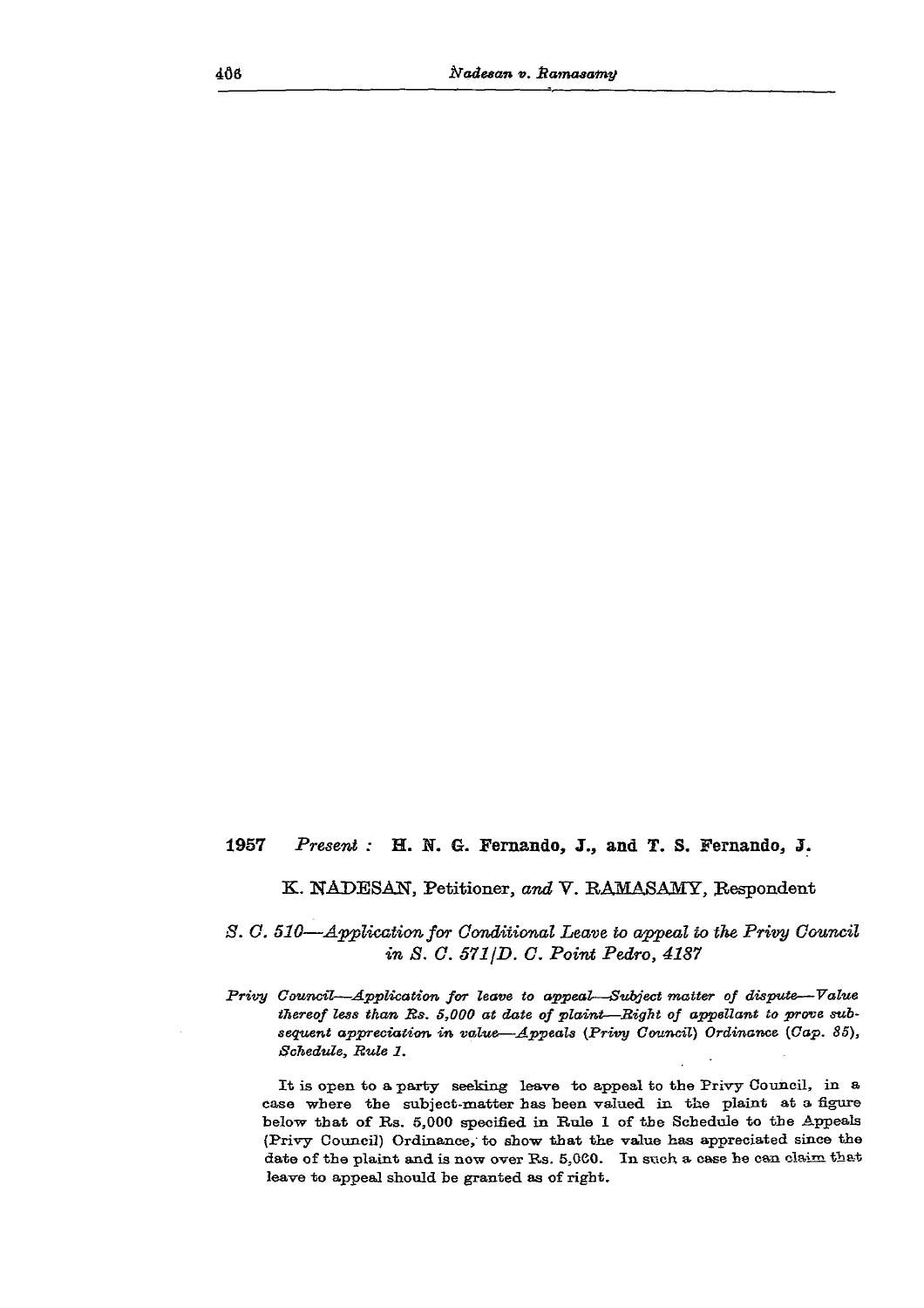**APPLICATION** for conditional leave to appeal to the Privy Council.

*Walter Jayawardene,* **with** *K. Shanrmtgalingam,* **for the plaintiffpetitioner.** 

*S. Sharvananda,* **for the respondent.** 

*Ow. adv. vult,* 

**December 17, 1957. H. N. G. FERNANDO, J.—** 

**The petitioner in this application has applied for leave to appeal to Her Majesty in Council against a judgment of this Court dismissing an action filed by the petitioner as plaintiff in the District Court of Point Pedro for a declaration of title to certain property. The property in question was a 1 /10th share of Lot 3 in Survey Plan No. 424A of 20th March 1944, and it is conceded that the petitioner had in his plaint valued this share at Rs. 4,500. The petitioner however states in his petition that the value is now over Rs. 5,000 and claims that leave to appeal should be granted as of right. The only ground on which the respondent opposes the application is that the value as stated in the plaint was Rs. 4,500 and that the actual market value is now under Rs. 5,000. Each of the parties has produced affidavits in support of their respective valuations.** 

**It would seem at first sight that when the subject matter of a dispute is land, the plaintiff who values the land at a figure below that of Rs. 5,000 specified in Rule 1 of the Schedule to the Appeals (Privy Council) Ordinance Cap. 85, should be held bound by that valuation. It seems arguable that if the value of the property at the time of the plaint**  was under Rs. 5,000, then for the purposes of the jurisdiction not only of **the original Court, but also of appellate Courts, the value of the matter in dispute should be taken to be its original value. Rut the authorities upon which the petitioner has relied are not in accordance with the view I have just mentioned, and I am not inclined to question the correctness of those authorities.** *De Alwis v. Appuhamy* **1 was a case where two plaintiffs had valued a land at Rs. 16,000 and where the appellants (children of the original 2nd plaintiff) had become substituted plaintiffs. It was common ground that the matter in dispute in the appeal was**  whether or not the appellants were entitled to a  $1/4$  share. Upon the **application for leave to appeal being made, the appellants sought to**  show that the current value of their  $1/4$  share was over Rs. 5,000. **Although the appellants were privies of the original plaintiffs, they were afforded an opportunity of establishing the current value of their share. This Court on that occasion considered a number of Ceylon and Indian authorities and declared that the established principle is " that where there has been no fraud on the part of the appellant and where he has**